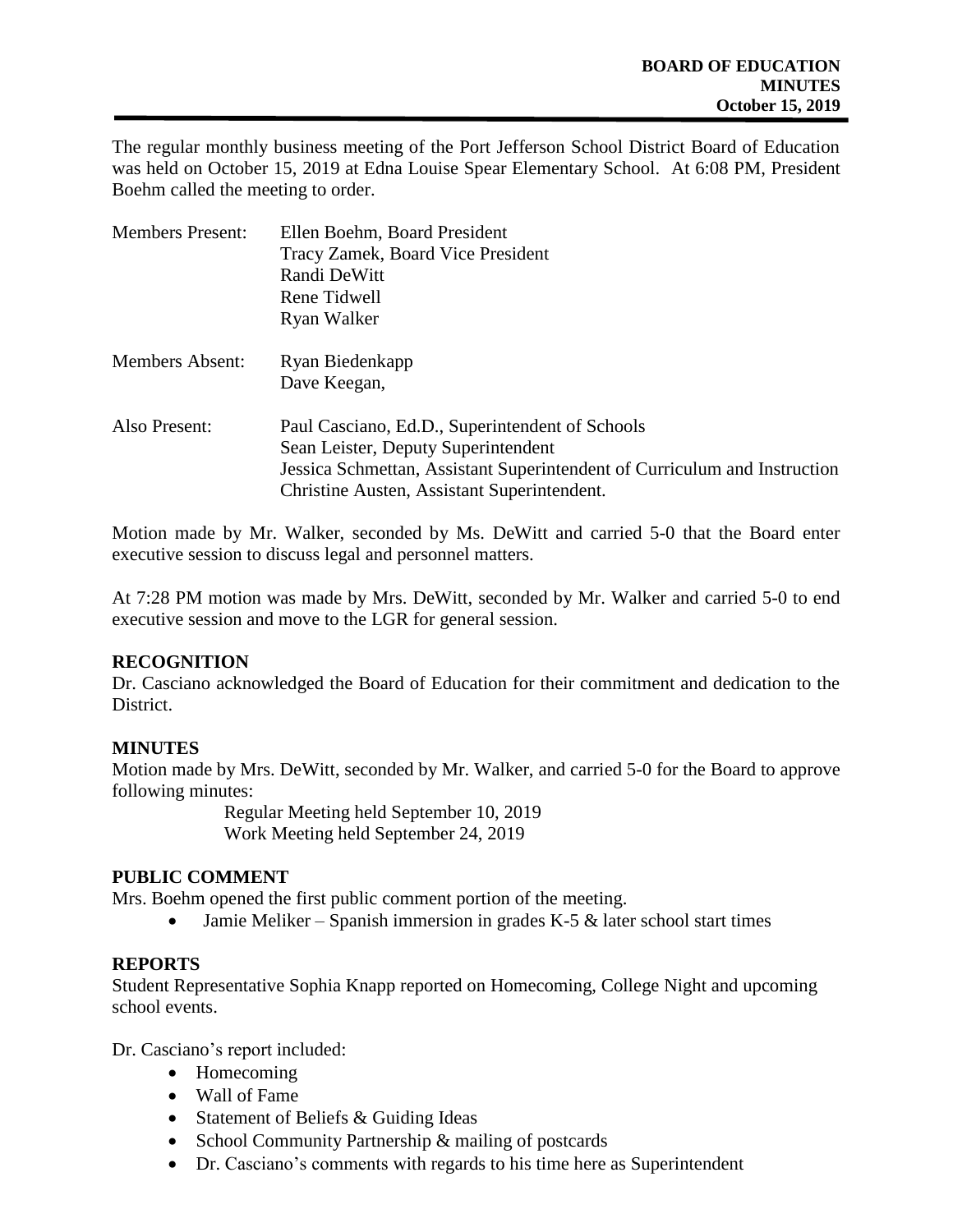Mrs. Austen presentation on vaping included:

- Facts about vaping, Port Jefferson initiatives  $\&$  next steps
- Dr. Rachel Boykan from SUSB and proposed study with schools

Committee reports given as follows:

Mrs. Zamek – Curriculum Committee meeting held on October 15

Mr. Leister - Finance Committee meeting held on October 7

Mr. Ryan Walker – Facilities Committee will be meeting on October 21

Mrs. Tidwell – Policy Committee meeting held on October 7, rescheduled to October 29

# **BOARD CONSENT AGENDA**

### PERSONNEL

- Mrs. Boehm asked for a motion to approve Personnel Resolutions 1-6 and 8-14 and to vote on Personnel Resolution 7 separately. Motion made by Mrs. DeWitt, seconded by Mrs. Zamek and carried 5-0 that as recommended by the Superintendent of Schools, the Board approve Personnel Resolutions numbered 1-6 and 8-14 appearing on the October 15, 2019 consent agenda.
- Mrs. Boehm read into the record the addition of Caroline Morgan to Resolution numbered 7. Motion made by Mrs. Zamek, seconded by Mrs. DeWitt and carried 5-0 that as recommended by the Superintendent of Schools, the Board approve Personnel Resolution numbered 7 appearing on the October 15, 2019 consent agenda.

### **FINANCE**

• Motion made by Mrs. DeWitt, seconded by Mrs. Zamek and carried 5-0 that as recommended by the Superintendent of Schools, the Board approve Finance Resolution numbered 1-6 appearing on the October 15, 2019 consent agenda.

### FACILITIES & OPERATIONS

• Motion made by Mr. Walker, seconded by Mrs. Tidwell and carried 5-0 that as recommended by the Superintendent of Schools, the Board approve Facilities & Operations Resolution numbered 1-5 appearing on the October 15, 2019 consent agenda.

### EDUCATION

• Motion made by Mrs. Zamek, seconded by Mrs. DeWitt and carried 5-0 that as recommended by the Superintendent of Schools, the Board approve Education Resolution 1 appearing on the October 15, 2019 consent agenda.

# **OLD BUSINESS**

- Motion made by Mrs. Zamek, seconded by Mrs. Tidwell and carried 5-0 for the Policy 9620, Child Abuse in an Educational Setting be presented for second reading and adoption.
- Motion made by Mrs. DeWitt, seconded by Mrs. Tidwell and carried 5-0 for the Policy 9620-E.1, Confidential Report of Allegation Form be presented for second reading and adoption.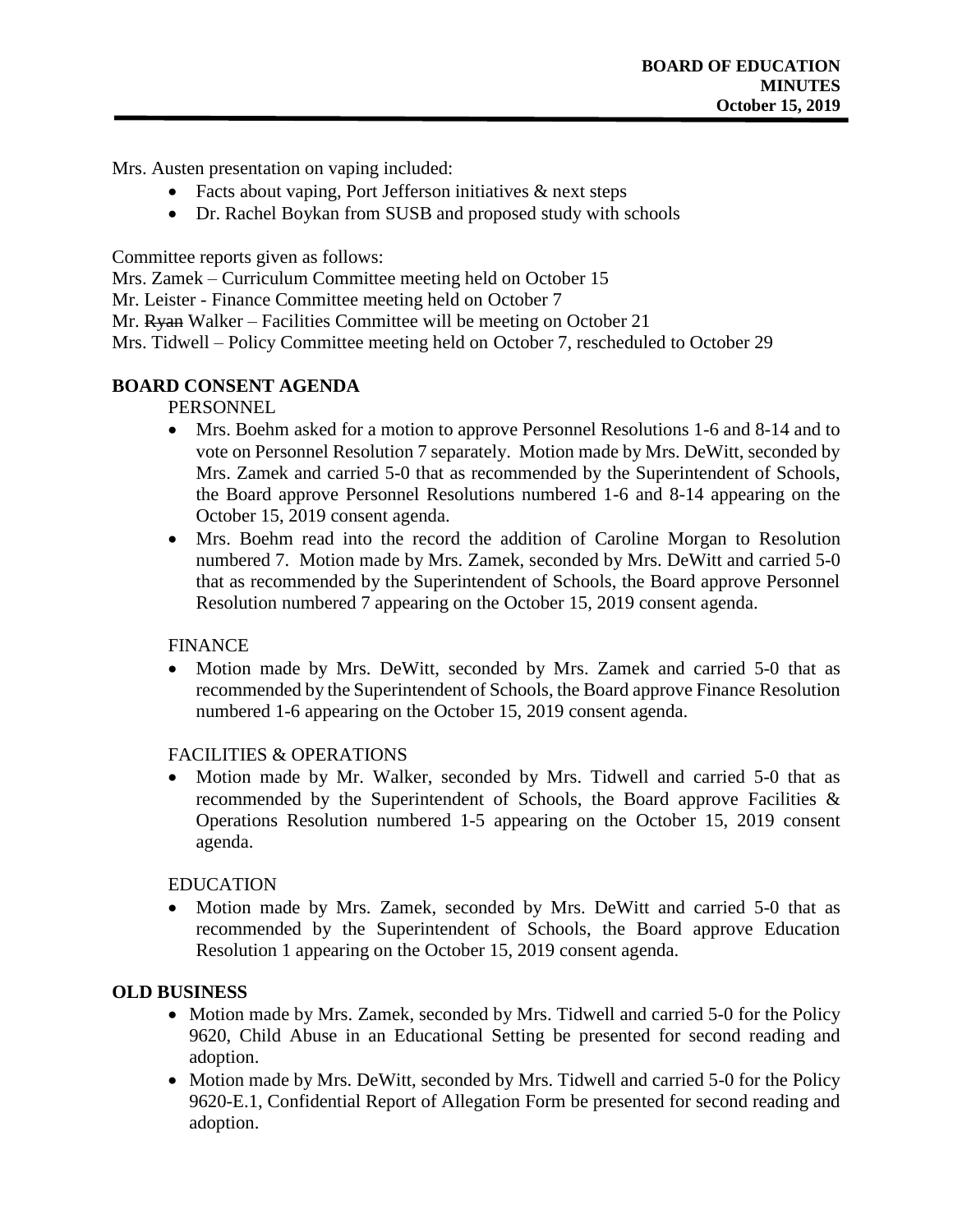• Motion made by Mrs. Zamek, seconded by Mrs. DeWitt and carried 5-0 for the Policy 9620-E.2, Child Abuse in an Educational Setting Notice/Reporting Requirements be presented for second reading and adoption.

### **NEW BUSINESS**

- Motion made by Mrs. Tidwell, seconded by Mrs. DeWitt and carried 5-0 for the Policy 5152, Admission of Non-Resident Students be presented for first reading and adoption.
- Motion made by Mrs. DeWitt, seconded by Mrs. Tidwell and carried 5-0 for the Policy 4000.1 Beliefs of the Port Jefferson School District be presented for first reading and adoption.

### **ADJOURNMENT**

At 8:20 PM, motion was made by Mr. Walker, seconded by Mrs. Tidwell and carried 5-0 to adjourn.

# **CONSENT AGENDA**

### **A. Personnel**

1. Resignation – Guard

The Board accepts the resignation of John Clark, as a Guard, effective September 4, 2019.

\_\_\_\_\_\_\_\_\_\_\_\_\_\_\_\_\_\_\_\_\_\_\_\_\_\_\_\_\_\_\_\_\_\_\_\_\_\_\_\_\_\_\_

2. Leave Replacement – Teacher of Special Education

The Board approves the appointment of Aimee Capps, as a teacher of Special Education for Meagan Bellantuono on a leave replacement basis, from on or about October 17, 2019 to on or about November 25, 2019, at Level MA Step 1, in accordance with the negotiated agreement with the Port Jefferson Teachers' Association.

3. Appointment - Co-curricular

The Board approves the following co-curricular appointment for the 2019-2020 school year, pending minimum enrollment requirements in accordance with the negotiated agreement with the Port Jefferson Teachers' Association:

*Port Jefferson Middle School* Rescind - Fishing Club – Keith Buehler Appoint - Fishing Club - Keith Buehler and Gregory Gorniok as co-advisors Rescind - Student Government - Allison Giannusa Appoint - Student Government - Philip Giannusa (Effective 8/28/19) Rescind - Yearbook - Allison Giannusa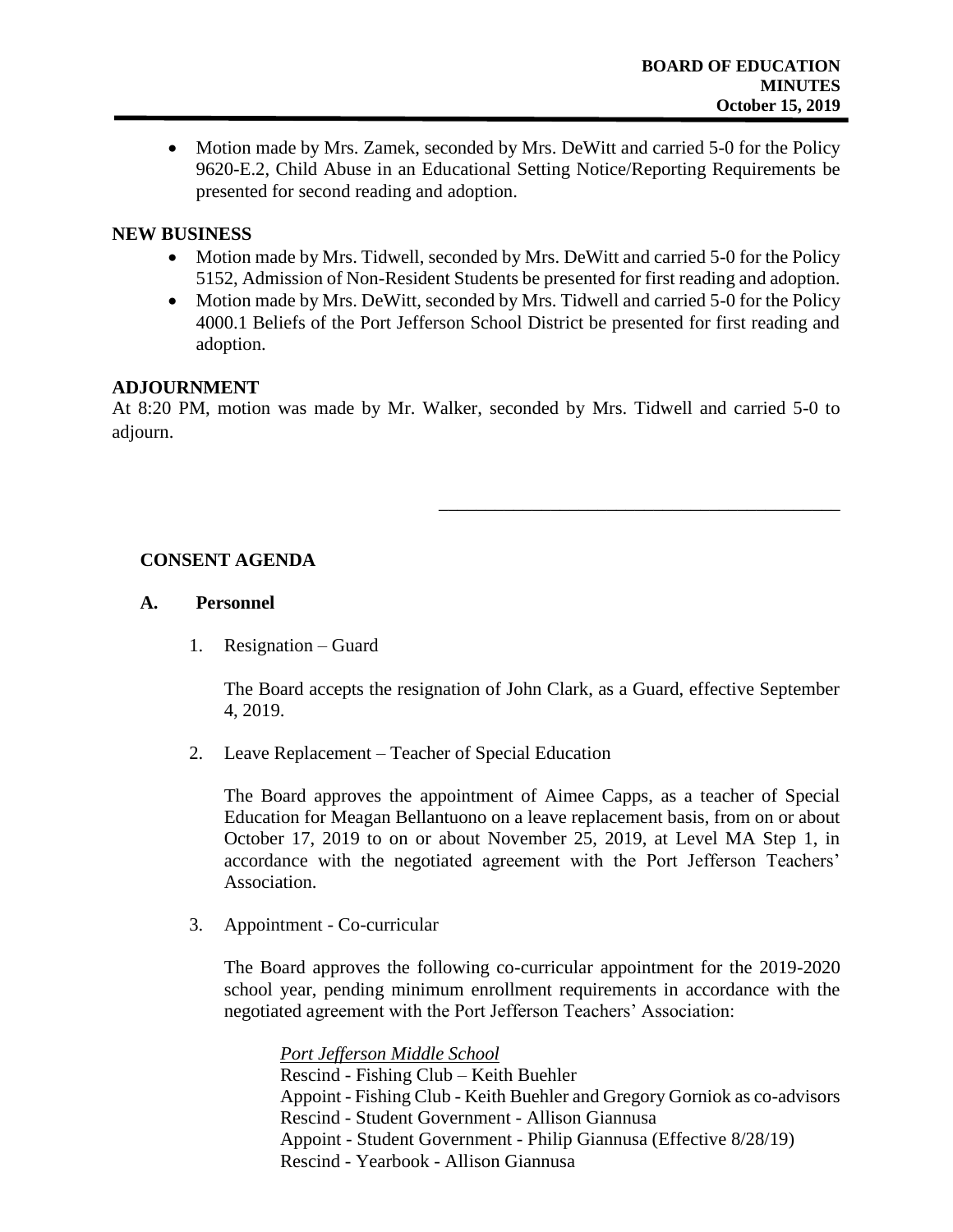Appoint - Yearbook - Philip Giannusa (Effective 8/28/19) Rescind - Newspaper Club - Allison Giannusa Appoint - Newspaper Club - Philip Giannusa (Effective 8/28/19)

*Edna Louise Spear Elementary School* Appoint - Yearbook - Jennifer Salgado

*Earl L. Vandermeulen High School* Rescind - International Club - Jennifer Walling Appoint - International Club - Jennifer Walling and Kristin Britt as co-advisors Rescind - Student Council - Gina Fedler Appoint - Student Council - Gina Fedler and Celiana Gandolfo as co-advisors

4. Additional Class Assignment

The Board approves the following extra class assignment for the 2019-2020 school year in accordance with the negotiated agreement with the Port Jefferson Teachers' Association:

James Mimnaugh – High School Physical Education

5. Appointment – Facility Use Monitors

The Board approves the following Facility Use Monitor appointments for service as needed for the 2019-2020 school year, at the rate \$20.00 per hour:

| <b>Tracy Gray</b>       |
|-------------------------|
| <b>Rosemary Griffin</b> |
| Karen Harvey            |
| Patricia Koehnlein      |
| <b>Christine Pierre</b> |
|                         |

6. Appointment – Mentors

The Board approves Celiana Gandolfo and Greg Gorniok as mentors for the 2019- 2020 school year in accordance with the negotiated agreement with the Port Jefferson Teachers Association; and, Charles Ruoff as a mentor from August 28th, 2019 until on or about November 8, 2019, and Jacqueline Gandolfo as a mentor from August 28th, 2019 until on or about November 22, 2019.

7. Appointment – Substitutes

The Board approves the following substitute appointments for the 2019-2020 school year:

| Teacher        | <b>Teaching Assistant</b> |
|----------------|---------------------------|
| Brian Accardo  | Marissa Demeo             |
| Courtney Loehr | Danielle Dimino           |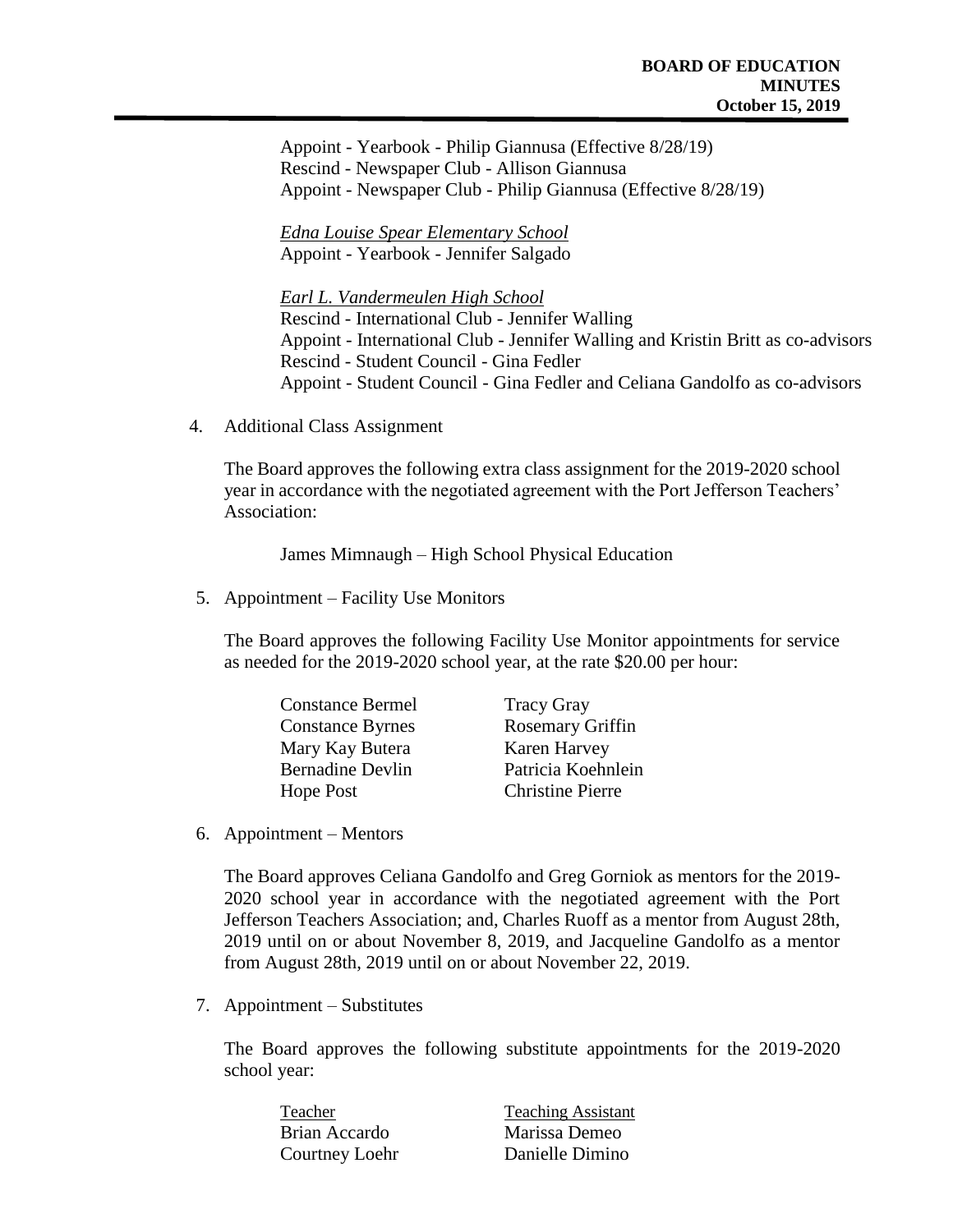| Susan Lutcha                      | Courtney Loehr   |
|-----------------------------------|------------------|
| Laura Spielman                    | Louise Valentino |
| Louise Valentino                  |                  |
| <b>Thomas Stridiron</b>           |                  |
| Candice Licalzi                   |                  |
| Caroline Morgan (as per addendum) |                  |

8. Appointment - Coaches

The Board approves the appointment of the following coaches for the 2019-2020 school year, in accordance with the negotiated agreement with the Port Jefferson Teachers' Association, contingent upon possession of Temporary Coaching License, First Aid, and CPR certifications:

| Appoint - Douglas Von Bargen    | Girls Varsity Lacrosse Coach                              |
|---------------------------------|-----------------------------------------------------------|
| Appoint - Joel Fleischer        | Volunteer Varsity and Volunteer JV Girls Basketball Coach |
| Appoint - Joel Fleischer        | Volunteer MS Girls Basketball Coach                       |
| Appoint - Chrissy Boaglio       | Volunteer Varsity and Volunteer JV Girls Basketball Coach |
| Appoint - Chrissy Boaglio       | Volunteer MS Girls Basketball Coach                       |
| Rescind - Ryan McCormick        | <b>JV Boys Basketball Coach</b>                           |
| Rescind - Ryan McCormick        | <b>JV Baseball Coach</b>                                  |
| Appoint - Logan Hoffman         | Girls Varsity Lacrosse Assistant Coach                    |
| Appoint - Logan Hoffman         | <b>JV Girls Lacrosse Head Coach</b>                       |
| <b>Appoint - Charles Hafner</b> | Volunteer Varsity and Volunteer JV Girls Basketball Coach |

9. Rate of Pay – Equipment Manager

The Board approves the increase in the rate of pay, for Nicole Poulianos as Equipment Manager, from \$15.40 to \$15.80 per hour, effective August 15, 2019.

10. Increase of FTE – Guard

The Board approves the change in FTE for Steven Brideson, as a .7 FTE Guard to a 1.0 FTE Guard, on a probationary basis, effective on or about October 1, 2019, in accordance with the Suffolk County Civil Service Department and the negotiated agreement with the Port Jefferson Custodial Workers Unit.

11. Increase of FTE – Guard

The Board approves the change in FTE for Jeffrey Klug, as a .7 FTE Guard to a 1.0 FTE Guard, on a probationary basis, effective on or about October 1, 2019, in accordance with the Suffolk County Civil Service Department and the negotiated agreement with the Port Jefferson Custodial Workers Unit.

12. Resignation – Change of Date for Office Assistant

The Board accepts the change in the resignation date for Kristin Laudicina, as Office Assistant, from November 4, 2019 to October 11, 2019.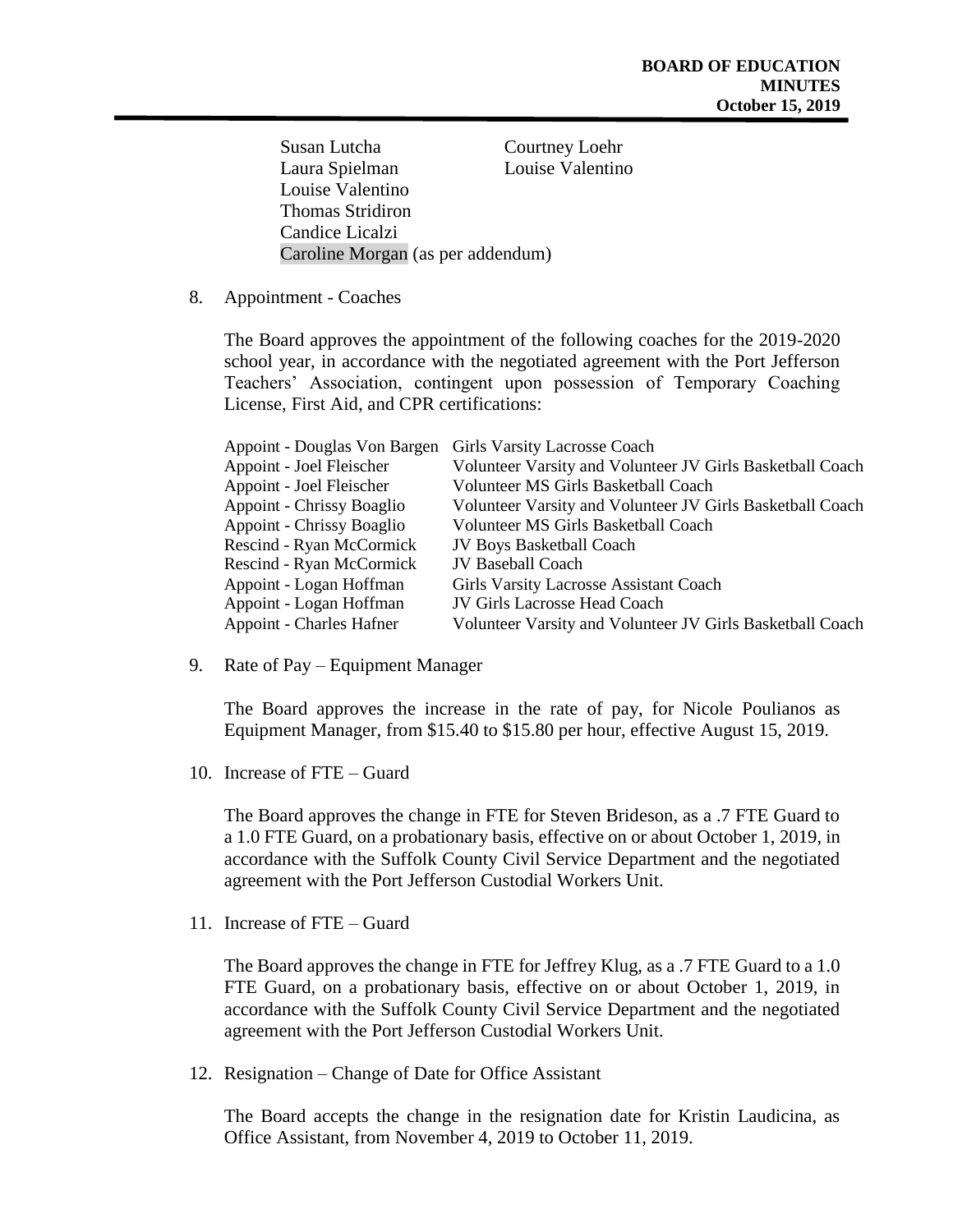13. Appointment – PSAT/SAT/ACT Proctors

The Board approves the following as PSAT/SAT/ACT Proctor appointments for the 2019-2020 school year at the rate of \$38.58 per hour, on an as needed basis:

| Anne Algieri            | Kathi Galvin       |
|-------------------------|--------------------|
| <b>Constance Bermel</b> | Celiana Gandolfo   |
| Kristin Britt           | Debra Hagmeyer     |
| Kandice Brucella        | Megan Lavin        |
| Lynne Edsall            | Christina Morgan   |
| Kayleen Everitt         | <b>Hope Post</b>   |
| Robert Farenga          | Nicole Sklar       |
| Susan Federico          | Tara Sladek-Maharg |
| Gina Fedler             | Jennifer Walling   |
| <b>Taylor Forstell</b>  | Melissa Zinger     |

14. Memorandum of Understanding – Port Jefferson Teachers Association

The Board approves a certain Memorandum of Understanding, between the Superintendent of Schools for the Port Jefferson Union Free School District and the Port Jefferson Teachers Association.

#### **B. Finance**

1. Financial Reports The Board approves the following financial reports:

| Claims Audit Report - Month of July               |             |  |  |
|---------------------------------------------------|-------------|--|--|
| Cash Flow Analysis - Month of July                |             |  |  |
| <b>New Budget Transfers</b>                       |             |  |  |
| July Warrants & Treasurer Reports                 |             |  |  |
| <b>Fund Name</b>                                  | Warrant #   |  |  |
| General Fund                                      | $1, 3-4, 7$ |  |  |
| School Lunch Fund                                 | 1           |  |  |
| Federal Fund                                      | No Warrants |  |  |
| Capital Fund                                      | No Warrants |  |  |
| Trust & Agency                                    | No Warrants |  |  |
| Payroll                                           | $1 - 2$     |  |  |
| Scholarship Fund                                  | No Warrants |  |  |
| CD Investment                                     | No Warrants |  |  |
| Trial Balance - July 2019                         |             |  |  |
| Revenue Budget Status - July 2019-June 2020       |             |  |  |
| Appropriation Status Report - July 2019-June 2020 |             |  |  |
| <b>Budget Transfers - Month of July</b>           |             |  |  |
| <b>Approved Fundraisers</b>                       |             |  |  |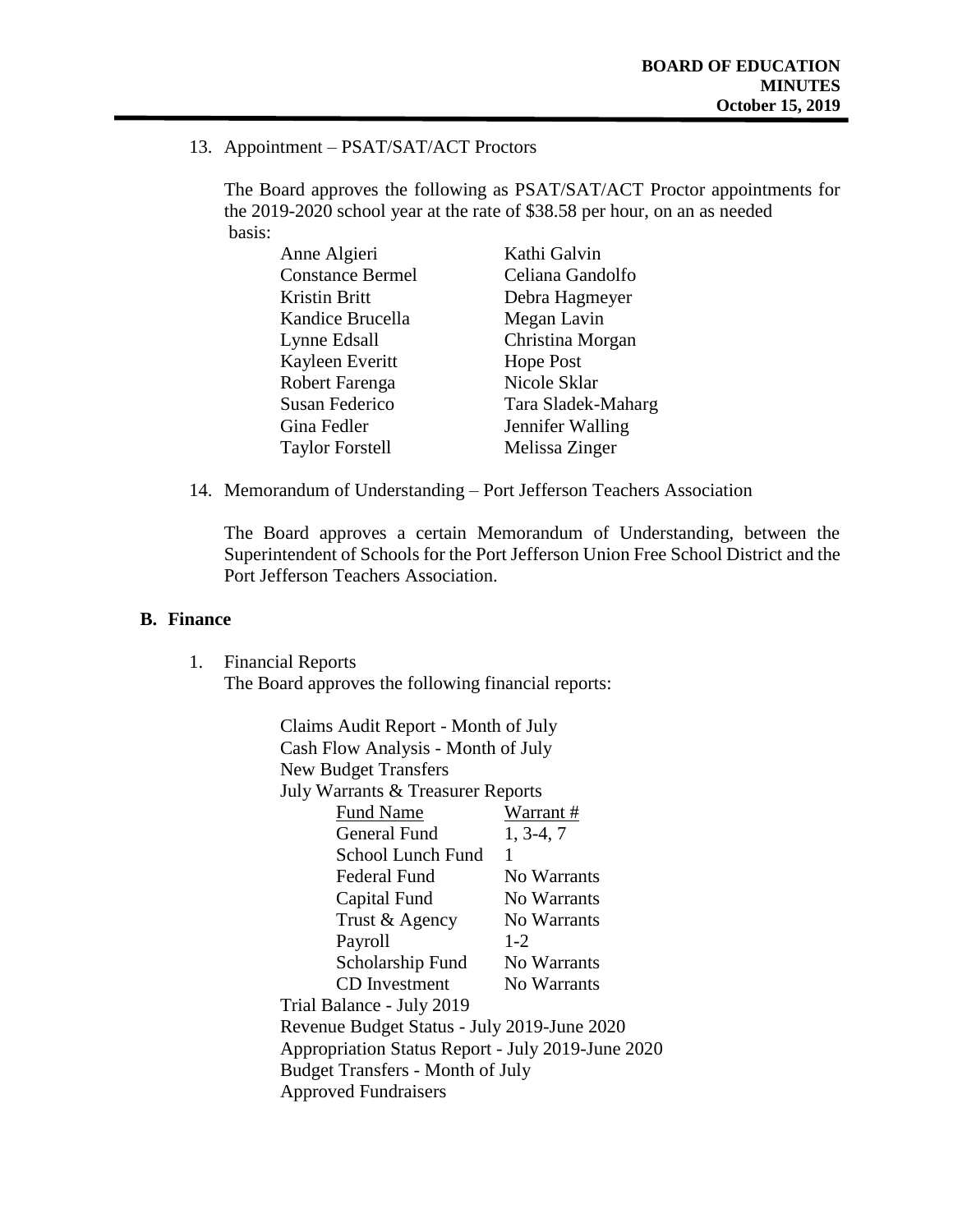2. 2019-2020 Budget Increase

The Board approves the following resolution:

BE IT RESOLVED, that the Board of Education hereby increases the 2019- 2020 budget in the amount of \$40,000 in order to capture both the revenue and expenditures associated with PSAT and AP exams.

3. 2019-2020 Budget Increase

The Board approves the following resolution:

BE IT RESOLVED, that as a result of the recent \$5,204.88 the district received in donations from the Port Jefferson  $2018/19$  5<sup>th</sup> Grade Committee, the Board of Education hereby increases the 2019-2020 budget in the amount of \$5,204.88.

4. Donation

That the Board gratefully accepts the donation from the Port Jefferson 2018/19  $5<sup>th</sup>$ Grade Committee to the Port Jefferson School District in the amount of \$5,204.88 to offset the cost of the  $6<sup>th</sup>$  grade field trips to Frost Valley and United Skates of America.

5. Services

The Board approves the services of Daniel Moloney and Kristen Vadaz, as instructors of the STEM Program SUNY Stony Brook for 2019-2020 school year.

6. SEQRA

The Board approves the SEQRA resolution:

WHEREAS, the Board of Education of the Port Jefferson UFSD is the lead agency under the State Environmental Quality Review Process for the purpose of required determinations respecting the proposed Capital Improvement Projects as follows:

WHEREAS, the Board of Education of the Port Jefferson UFSD (Board of Education) is considering improvements at the Earl L. Vandermeulen HS and the Edna Louise Spear ES located at 550 Scraggy Hill Road, Port Jefferson, NY 11777 and

WHEREAS, the proposed project includes:

Roof replacement of existing roofs. Sections to be included in removals are in excess of 20 years old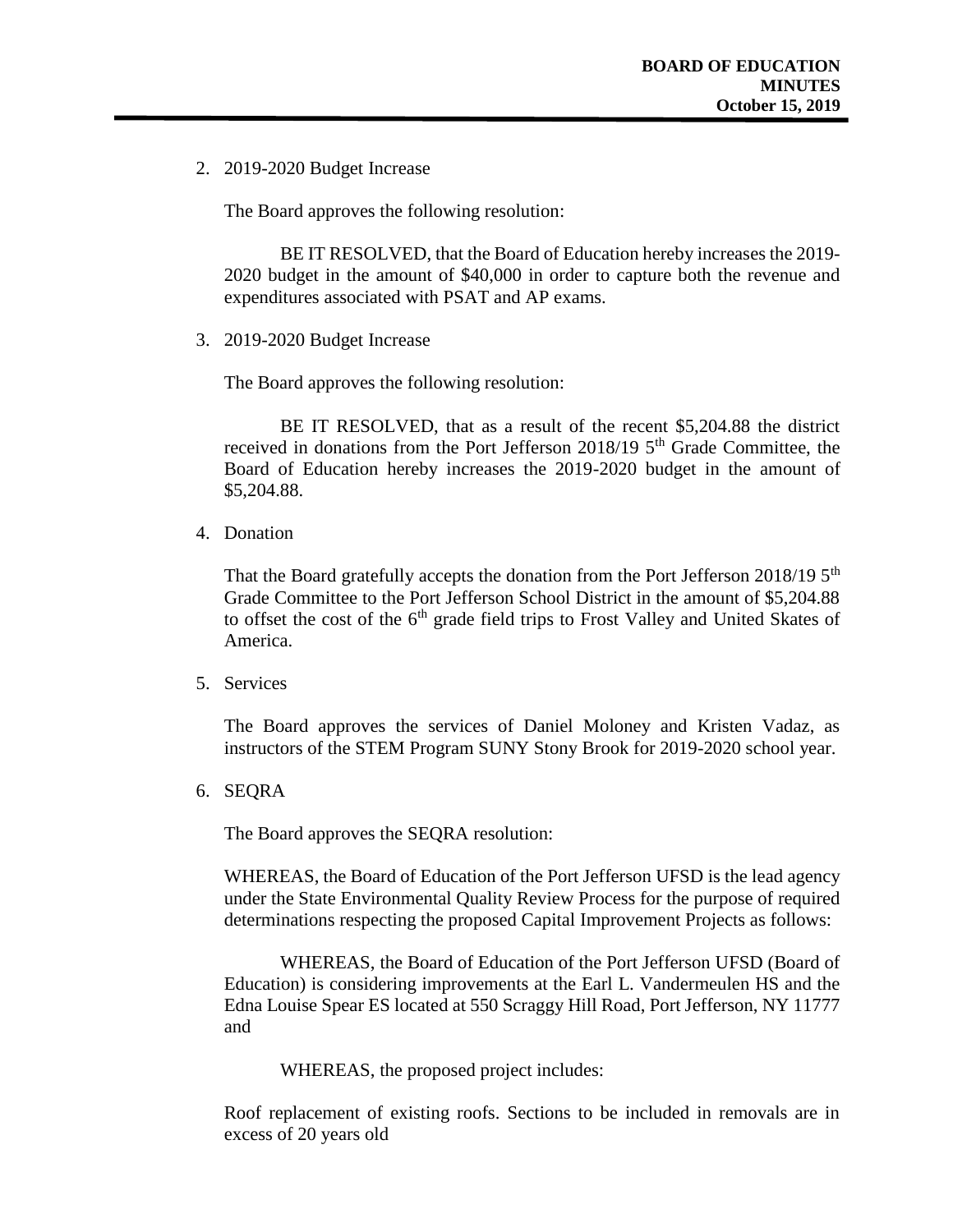WHEREAS, pursuant to 6 NYCRR §617.5(a), "Actions or classes of actions identified in subdivision (C) of this section are not subject to review under this part, except as otherwise provided in this section. These actions have been determined not to have a significant impact on the environment or are otherwise precluded from environmental review under Environmental Consideration Law, Article 8. The actions identified in subdivision (C) of this section apply to all agencies''; and

WHEREAS, pursuant to 6 NYCRR §8617.5(c) (1) and, (2), the "maintenance or repair involving no substantial changes in an existing structure or facility, replacement, rehabilitation or reconstruction of a structure of facility, in kind, on the same site, including upgrading buildings to meet building or fire codes are Type II actions,

THEREFORE, BE IT RESOLVED, that the Board of Education, after review of the proposed action, 6 NYCRR §617.5, and the opinion provided by John A. Grillo Architect PC, hereby determines that the proposed projects are Type II Actions pursuant to 6 NYCRR§§ 617.5(0) and, (2) of the implementing regulations of the State Environmental Quality Review Act, and will, therefore, by definition, have no significant adverse impact on the environment.

### **C. Facilities & Operations**

1. Surplus

The Board declares the two stainless steel counters from the HS cafeteria as surplus property; and authorizes the Deputy Superintendent to dispose of in the best interest of the District.

2. Surplus

The Board declares the wrestling room mats at Earl L. Vandermeulen High School as surplus property; and, authorizes the Deputy Superintendent to dispose of in the best interest of the District.

3. Surplus

The Board declares the attached list of Middle School textbooks as surplus property and directs the Deputy Superintendent to dispose of the same in the best interest of the School District.

4. Surplus

The Board declares the list of items below as surplus property; and authorizes the Deputy Superintendent to dispose of in the best interest of the District.

Black TV cart 3 shelf on wheels (no tag) Kitchen prep table with shelf 6ftx3ft tag # 006095